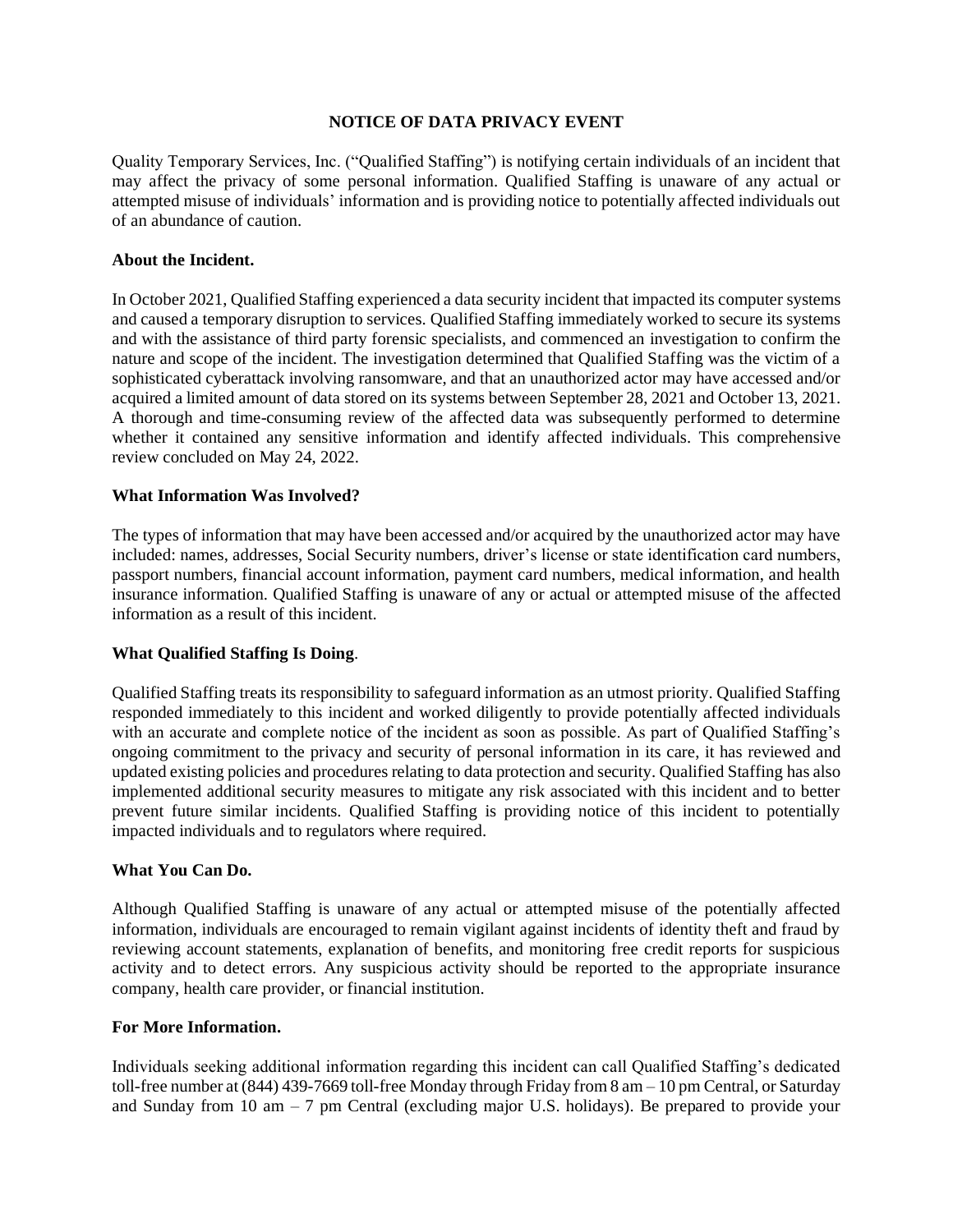engagement number B054211. Individuals may also write to Qualified Staffing at: 5361 Gateway Centre, Flint, MI 48507.

# **BEST PRACTICES**

While Qualified Staffing is unaware of any misuse of personal information as a result of this incident, individuals are encouraged to remain vigilant against incidents of identity theft and fraud, to review account statements, explanation of benefits, and to monitor credit reports for suspicious activity and to detect errors. Under U.S. law, a consumer is entitled to one free credit report annually from each of the three major credit reporting bureaus, Equifax, Experian, and TransUnion. To order your free credit report, visit www.annualcreditreport.com or call, toll-free, 1-877-322-8228. You may also directly contact the three major credit reporting bureaus listed below to request a free copy of your credit report.

Consumers have the right to place an initial or extended "fraud alert" on a credit file at no cost. An initial fraud alert is a 1-year alert that is placed on a consumer's credit file. Upon seeing a fraud alert display on a consumer's credit file, a business is required to take steps to verify the consumer's identity before extending new credit. If you are a victim of identity theft, you are entitled to an extended fraud alert, which is a fraud alert lasting seven years. Should you wish to place a fraud alert, please contact any one of the three major credit reporting bureaus listed below.

As an alternative to a fraud alert, consumers have the right to place a "credit freeze" on a credit report, which will prohibit a credit bureau from releasing information in the credit report without the consumer's express authorization. The credit freeze is designed to prevent credit, loans, and services from being approved in your name without your consent. However, you should be aware that using a credit freeze to take control over who gets access to the personal and financial information in your credit report may delay, interfere with, or prohibit the timely approval of any subsequent request or application you make regarding a new loan, credit, mortgage, or any other account involving the extension of credit. Pursuant to federal law, you cannot be charged to place or lift a credit freeze on your credit report. To request a creidt freeze, you will need to provide the following information:

- 1. Full name (including middle initial as well as Jr., Sr., II, III, etc.);
- 2. Social Security number;
- 3. Date of birth;
- 4. Addresses for the prior two to five years;
- 5. Proof of current address, such as a current utility bill or telephone bill;
- 6. A legible photocopy of a government-issued identification card (state driver's license or ID card, etc.); and
- 7. A copy of either the police report, investigative report, or complaint to a law enforcement agency concerning identity theft if you are a victim of identity theft.

Should you wish to place a credit freeze, please contact the three major credit reporting bureaus listed below:

| Equifax                                  | <b>Experian</b>                | <b>TransUnion</b>                                                 |
|------------------------------------------|--------------------------------|-------------------------------------------------------------------|
| https://www.equifax.com/personal/credit- |                                | https://www.transunion.com/credit-                                |
| report-services/                         | https://www.experian.com/help/ | help                                                              |
| 888-298-0045                             | 1-888-397-3742                 | 833-395-6938                                                      |
| Equifax Fraud Alert, P.O. Box 105069     |                                | Experian Fraud Alert, P.O. Box   TransUnion Fraud Alert, P.O. Box |
| Atlanta, GA 30348-5069                   | 9554, Allen, TX 75013          | 2000, Chester, PA 19016                                           |